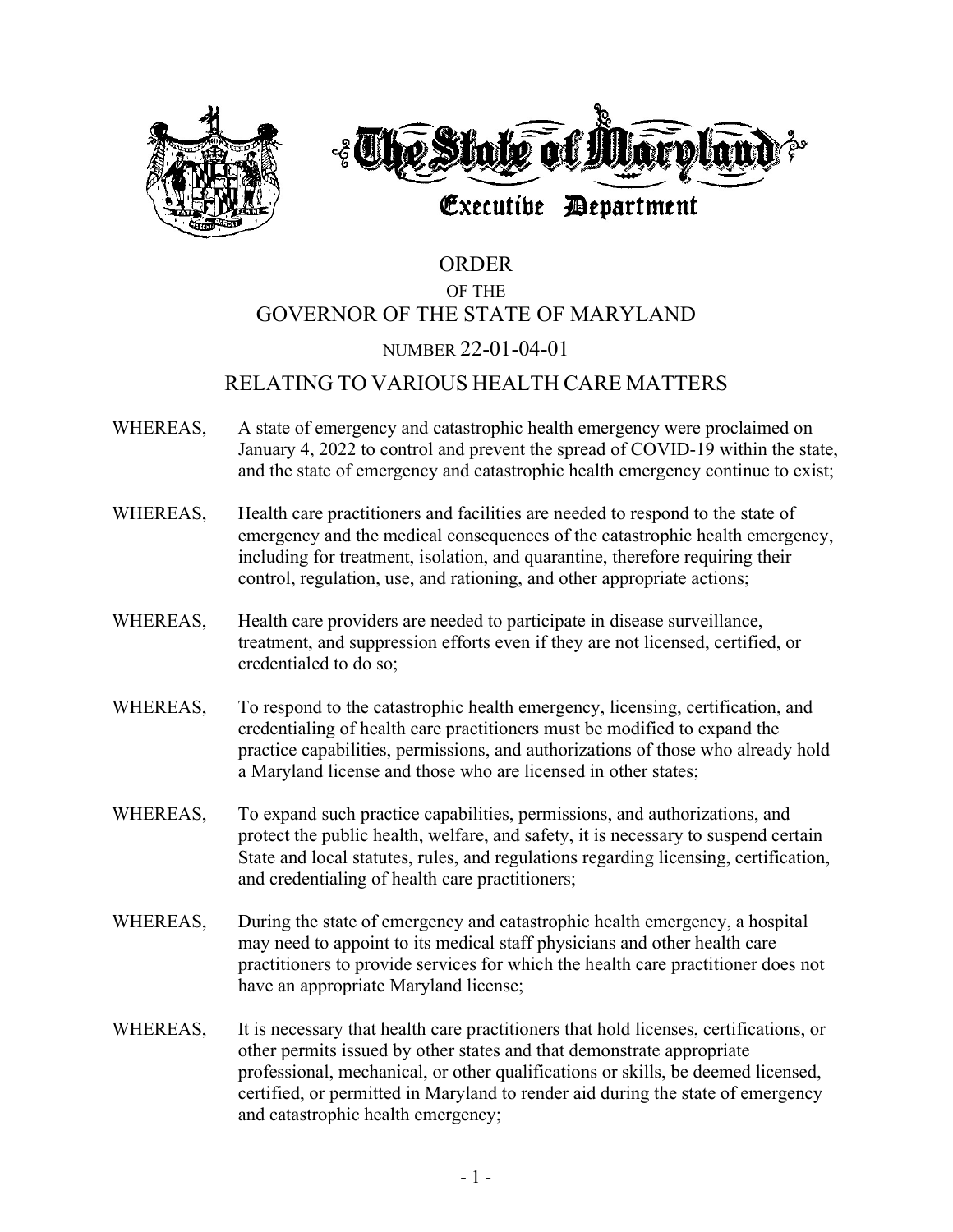- WHEREAS, It is necessary that health care practitioners be authorized to perform acts, tasks, or functions while supervised by other health care practitioners licensed in Maryland during the state of emergency and catastrophic health emergency;
- WHEREAS, The State's response to the state of emergency and catastrophic health emergency requires control, regulation, use, dispersing, distribution, and the setting of prices of various assets;
- WHEREAS, To protect life, property, and the public health, welfare, and safety, it is necessary to authorize alternative care sites and control the occupancy and use of health care facilities, nursing homes, and other places established for treatment, isolation, or quarantine; and
- WHEREAS, To treat, prevent, and reduce the spread of COVID-19, it is medically necessary and reasonable to examine and test health care facility and nursing home residents, staff, and visitors;
- NOW, THEREFORE, I, LAWRENCE J. HOGAN, JR., GOVERNOR OF THE STATE OF MARYLAND, BY VIRTUE OF THE AUTHORITY VESTED IN ME BY THE CONSTITUTION AND LAWS OF MARYLAND, INCLUDING BUT NOT LIMITED TO TITLE 14 OF THE PUBLIC SAFETY ARTICLE OF THE MARYLAND CODE, AND IN AN EFFORT TO CONTROL AND PREVENT THE SPREAD OF COVID-19 WITHIN THE STATE, DO HEREBY ORDER:
	- I. Definitions. As used herein, the following terms have the meaning indicated:
		- a. "Health Care Facility" has (i) the meaning assigned in HG § 19- 114(d), and (ii) also includes any other place designated or established by the Secretary for treatment, isolation, and/or quarantine.
		- b. "Health care license" means a license, certification, or other authorization under HO to provide health care services.
		- c. "Health care practitioner" has the meaning assigned in HG  $\S$  19-114(e).
		- d. "HG" means the Health-General Article of the Maryland Code.
		- e. "HO" means the Health Occupations Article of the Maryland Code.
		- f. "HSCRC" means the Health Services Cost Review Commission.
		- g. "Inactive license" means the health care license that was held by an inactive practitioner prior to being placed on inactive status.
		- h. "Inactive practitioner" means a person who held a health care license, but has been placed on inactive status.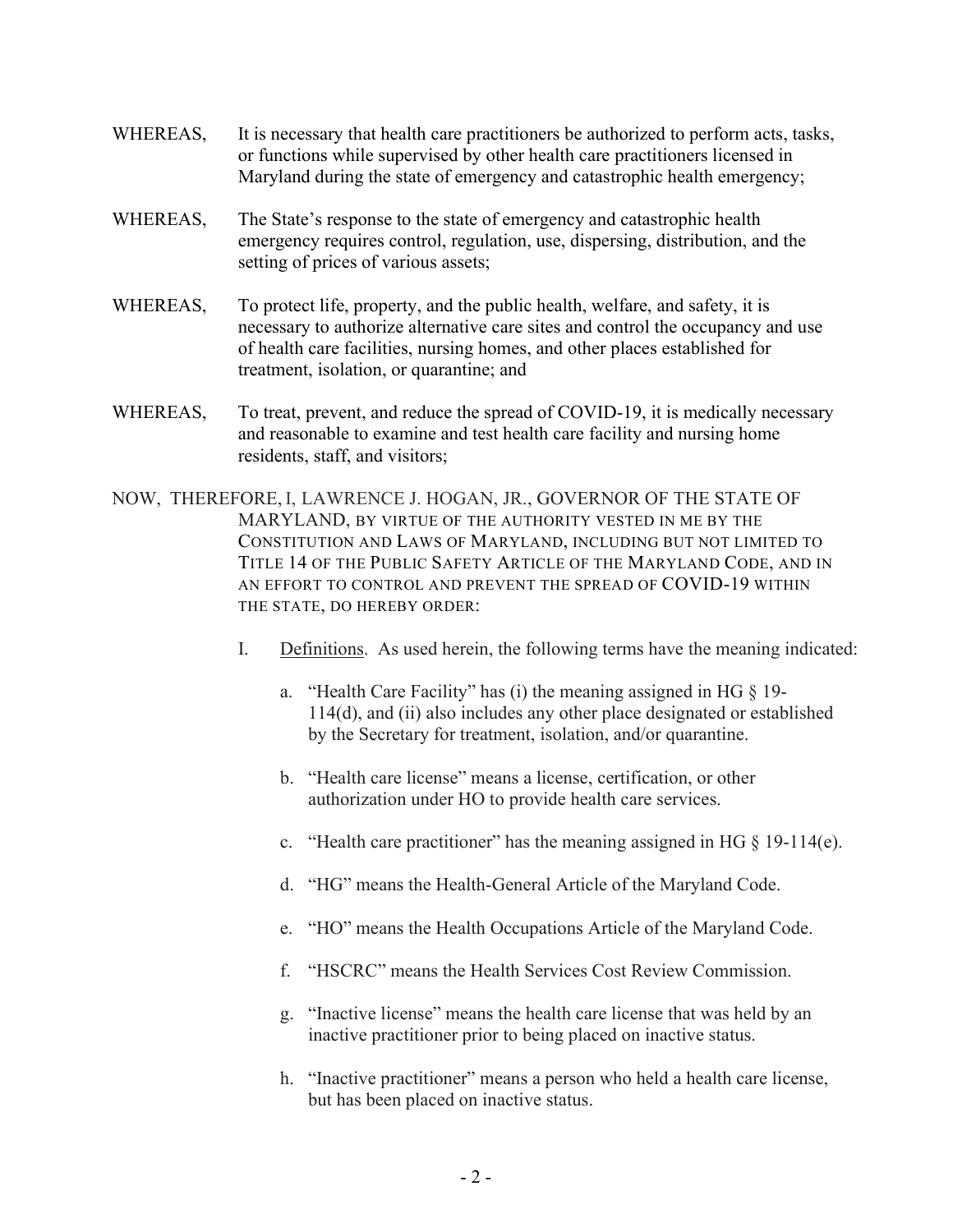- i. "Nursing Homes" means facilities licensed under Title 19, subtitles 3 and 14 of HG and COMAR 10.07.02.
- j. "Other Facilities" means any health care provider (as defined in Section 14-3A-01 of the Public Safety Article of the Maryland Code) other than a Nursing Home, including without limitation, assisted living facilities, hospice facilities, residential treatment facilities, home health agencies, and any related institution.
- k. "Secretary" means the Secretary of Health of the State of Maryland.
- l. "Temporary health care licenses" means temporary licenses and temporary practice letters issued under HO.
- II. Resource Control. The Secretary is authorized to take actions, including without limitation, the issuance of directives and the establishment of appropriate policies and procedures, to control, restrict, or regulate the use, sale, dispensing, distribution, or transportation of anything needed to respond to the medical consequences of the catastrophic health emergency, including without limitation, personal protective equipment, testing supplies, pharmaceuticals, human resources, and space in Health Care Facilities.
- III. Alternate Care Sites.
	- a. The Secretary is authorized to establish one or more alternate care sites for the isolation, quarantine, and treatment of persons with COVID-19. If the Secretary establishes any such alternate care sites, the Secretary shall identify and expeditiously select contractors, subcontractors, and vendors to support the establishment, supplying, operation, and management of such alternate care sites.
	- b. The Health Services Cost Review Commission ("HSCRC") may, upon request by the Secretary, set rates and charges for the services to be provided at alternate care sites. In setting an alternate care site's rates and charges, the HSCRC may take into account, in addition to other relevant circumstances and factors, the rates and charges set for nearby or similar facilities or services. The Secretary may, to ensure that alternate care sites have sufficient resources for ongoing operations, support related expenditures and costs with revenues from payments received for services billed at the rates set pursuant to this paragraph III.b.
- IV. Suspension of Expiration of Nursing Licenses. Expiration dates are extended until February 3, 2022 for all licenses and certifications issued pursuant to Title 8 of HO that would otherwise (i) expire during the state of emergency and catastrophic health emergency, and (ii) be renewable during the state of emergency and catastrophic health emergency under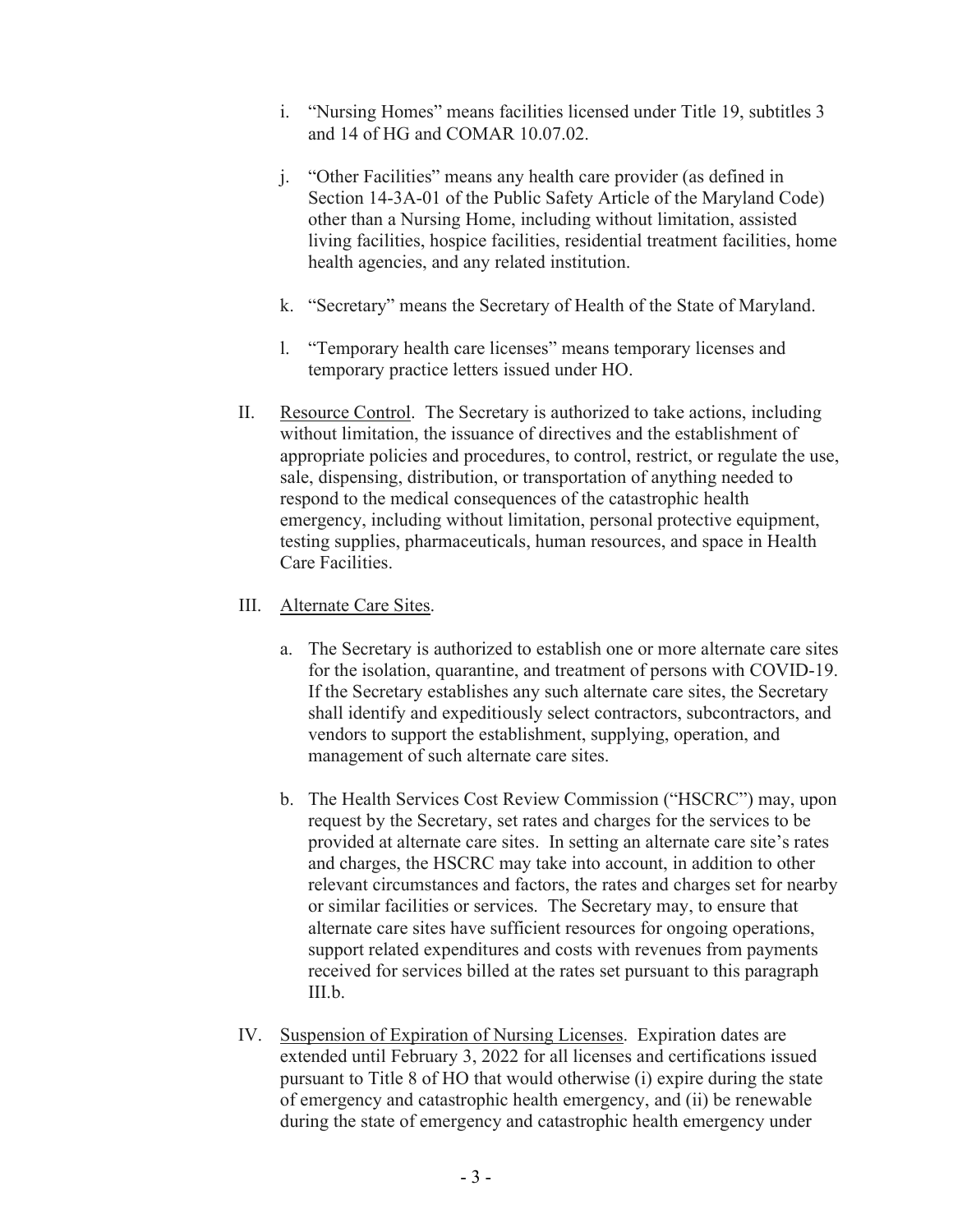applicable laws and regulations.

- V. Nursing Graduates.
	- a. As used herein, the term "Nursing Graduate" means a person who completed satisfactorily and met all requirements for a diploma or degree from (i) a registered nursing education program approved by the Board of Nursing; or (ii) an out-of-state nursing education program determined to be equivalent by the Board of Nursing; and
	- b. A Nursing Graduate may practice registered nursing (as defined in HO § 8-101(o)) at a Health Care Facility if:
		- i. doing so is necessary to allow the Health Care Facility to meet required staffing ratios or otherwise ensure the continued and safe delivery of health care services;
		- ii. qualified supervisory personnel at the Health Care Facility:
			- 1. reasonably conclude that the Nursing Graduate can competently engage in such activities; and
			- 2. reasonably supervise the Nursing Graduate while they are engaged in such activities.
	- c. Without limiting the generality of paragraph XIII.c below, COMAR 10.27.01.03 is hereby suspended to the extent of any inconsistency with this paragraph V.
- VI. Health Care Licenses Interstate Reciprocity
	- a. Any person who holds a valid, unexpired license as a health care practitioner that is issued by another state may, at a Health Care Facility, engage in the activities authorized under such license without first obtaining a license or practice letter from the applicable Maryland licensing agency or board, if:
		- i. doing so is necessary to allow the Health Care Facility to meet required staffing ratios or otherwise ensure the continued and safe delivery of health care services; and
		- ii. if HO allows the issuance of a temporary health care license to such person:
			- 1. the person could not reasonably obtain a temporary health care license in sufficient time to meet such needs of the Health Care Facility; and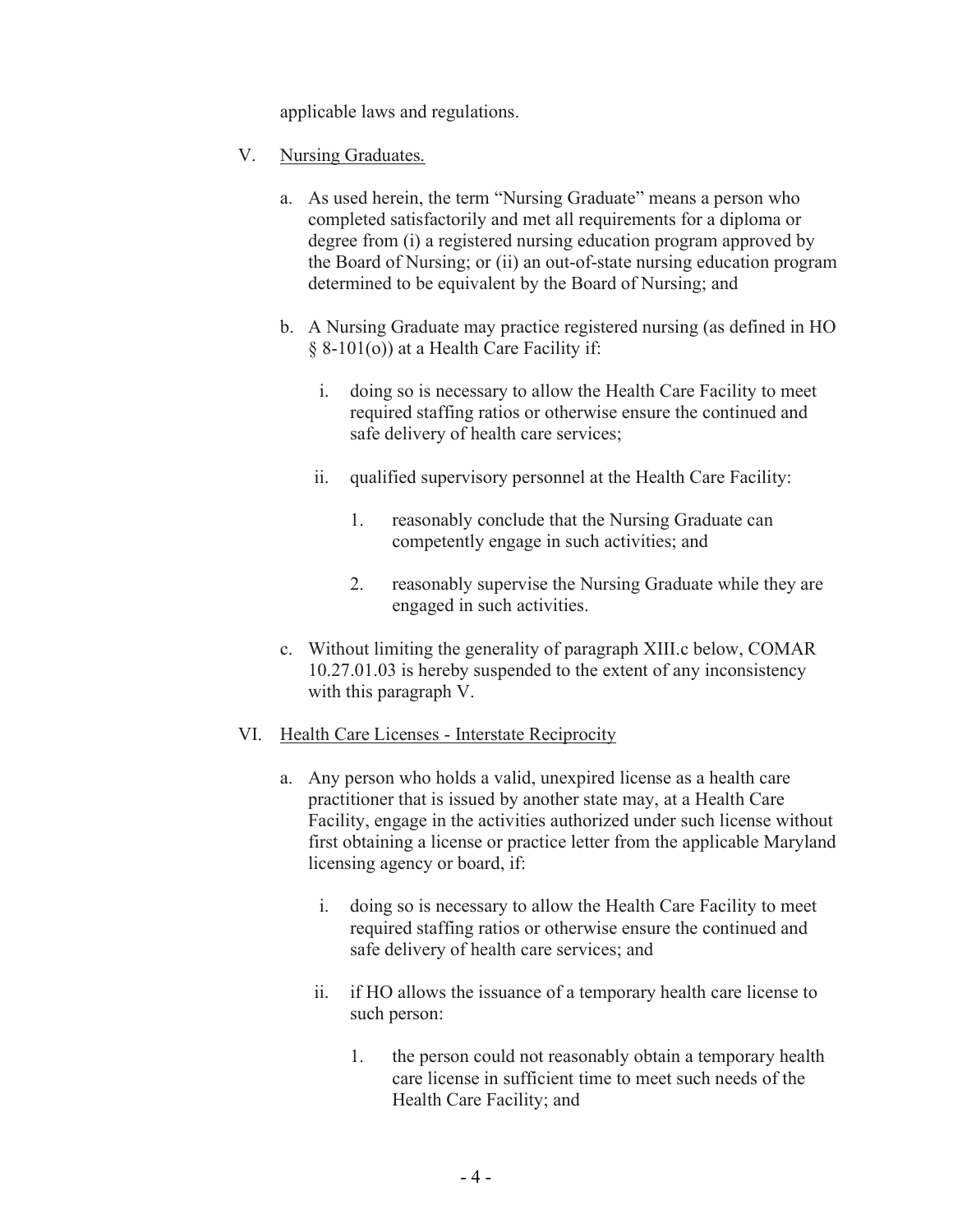- 2. the person applies for such temporary health care license within 10 days after first working at a Health Care Facility in reliance on this paragraph VI.
- b. The Secretary, and all boards and commissions responsible for the licensing of health care practitioners, are ordered to expedite all applications for temporary licenses and temporary practice letters from health care practitioners licensed in other states.
- c. The expiration date of all temporary health care licenses that would otherwise expire during the state of emergency and catastrophic health emergency is hereby extended to the date on which the state of emergency has been terminated and the catastrophic health emergency has been rescinded.

## VII. Inactive Practitioners

- a. Any inactive practitioner may, at a Health Care Facility, engage in activities that would have been authorized under his/her inactive license without first reinstating his/her inactive license, if:
	- i. qualified supervisory personnel at the Health Care Facility reasonably conclude that the inactive practitioner can competently engage in such activities;
	- ii. doing so is necessary to allow the Health Care Facility to meet required staffing ratios or otherwise ensure the continued and safe delivery of health care services; and
	- iii. the person could not reasonably reinstate their inactive license in sufficient time to meet such needs of the Health Care Facility.
- b. The Secretary, and all boards and commissions responsible for the licensing of health care practitioners, are ordered to expedite all requests from inactive practitioners to reinstate inactive licenses.
- VIII. Expanded Scope of Practice for Health Care Practitioners. A health care practitioner may engage in activities that are not authorized by his/her license at a Health Care Facility if:
	- a. doing so is necessary to allow the Health Care Facility to meet required staffing ratios or otherwise ensure the continued and safe delivery of health care services; and
	- b. qualified supervisory personnel at the Health Care Facility:
		- i. reasonably conclude that the health care practitioner can competently engage in such activities; and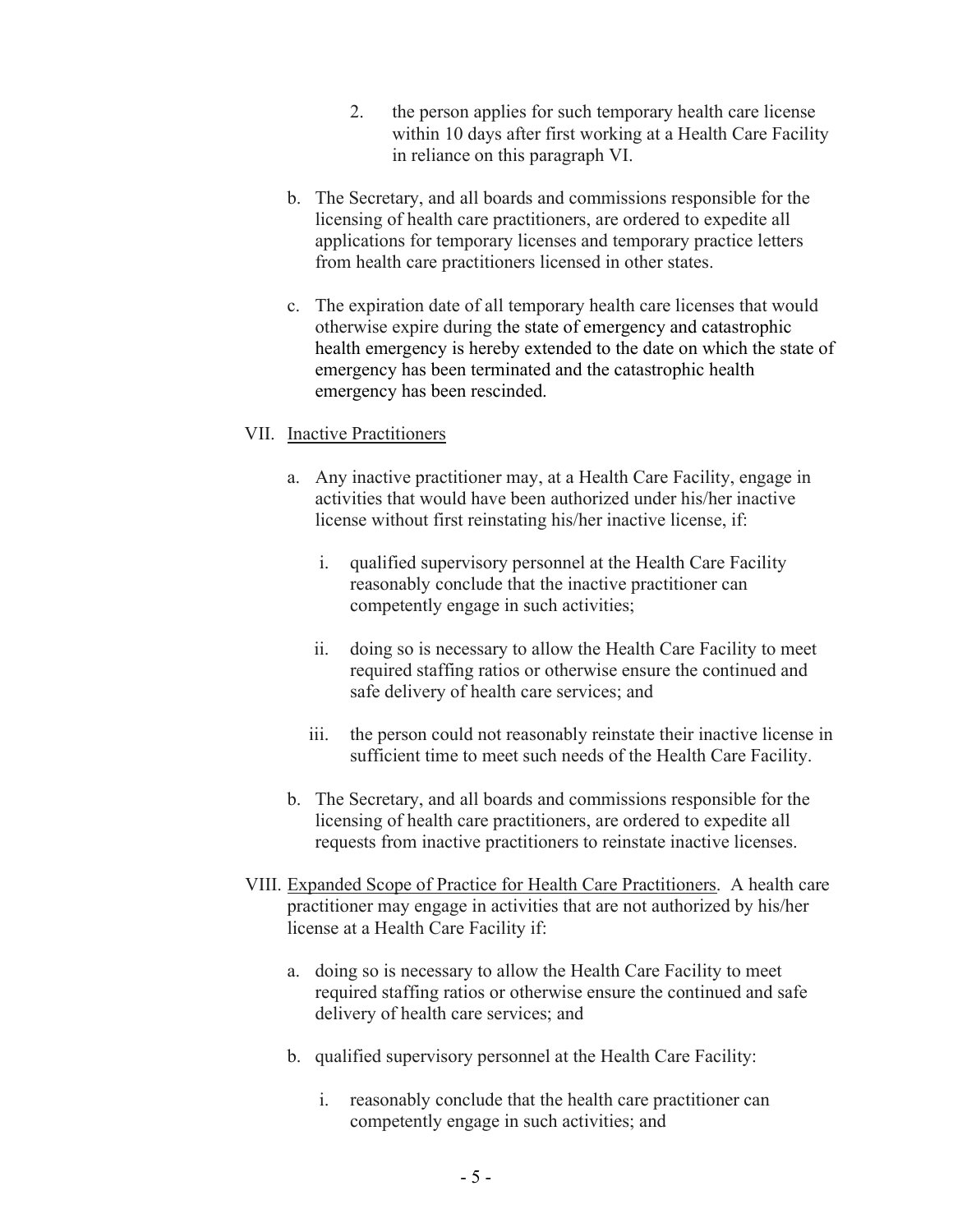- ii. reasonably supervise the health care practitioner while they are engaged in such activities.
- IX. Activation of Maryland Responds Medical Reserve Corps. The Secretary is authorized to activate the Maryland Responds Medical Reserve Corps, as necessary to respond to the catastrophic health emergency.
- X. Elective Medical Procedures. The Secretary is authorized to take actions to control, restrict, and regulate the use of health care facilities for the performance of elective medical procedures, as necessary to respond to the catastrophic health emergency.
- XI. Nursing Homes and Other Facilities.
	- a. The Secretary is hereby authorized to issue directives under this Order, as the Secretary deems necessary, to monitor, treat, prevent, reduce the spread of, and suppress, COVID-19 in and around Nursing Homes and Other Facilities, which directives may include, without limitation, requiring Nursing Homes and/or Other Facilities to:
		- i. test residents, staff, and/or visitors for COVID-19;
		- ii. ensure that each resident is evaluated periodically by a physician, physician's assistant, nurse practitioner, or registered nurse for symptoms suggesting possible COVID-19 infection;
		- iii. develop a surge staffing plan to ensure continuity of resident care in the event of a significant outbreak of COVID-19 among residents or staff;
		- iv. fully cooperate with all personnel acting at the Secretary's direction, including without limitation, by providing access to the Nursing Home or Other Facility, its residents, and its staff;
		- v. provide periodic informational updates to their residents, resident representatives, and staff regarding COVID-19 infections related to the Nursing Home or Other Facility; and
		- vi. regularly report such information as the Secretary deems necessary to monitor the spread of COVID-19 in and around Nursing Homes and Other Facilities.
	- b. All Nursing Homes and Other Facilities are hereby ordered to comply in good faith with all applicable directives of the Secretary issued under this Order, including without limitation, participation in all disease surveillance, treatment, and suppression efforts required by those directives.